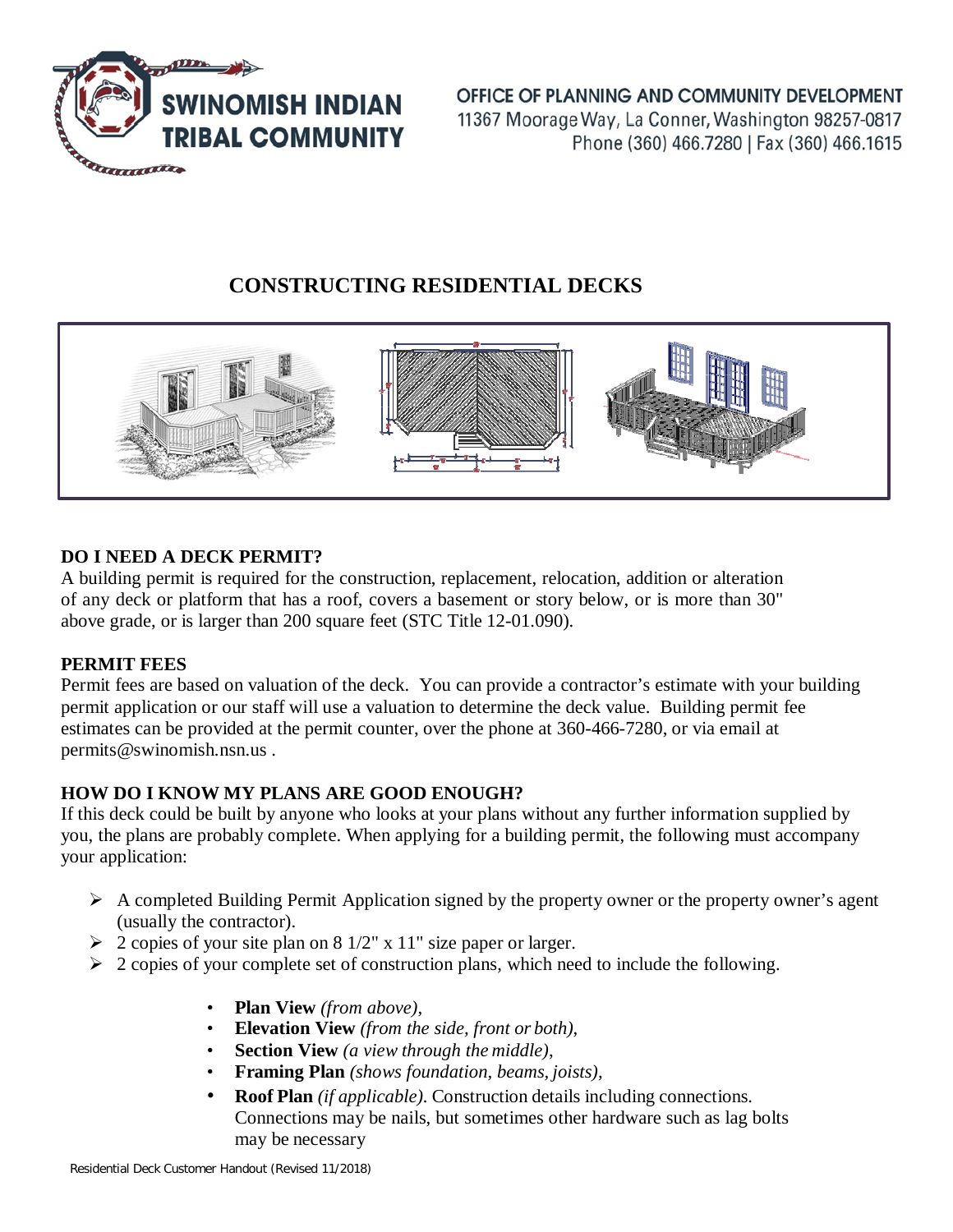# **GENTERAL DECK CONSTRUCTION CODE REQUIREMENTS**

*(IRC Section R507)*

## **LOADS AND CONNECTIONS**

Decks and stairs must be designed for 40lb live load and 10lb dead load per square foot and braced to resist lateral movement.

| <b>MINIMUM UNIFORMLY DISTRIBUTED LIVE LOADS</b><br>(IRC Table R301.5) |                  |
|-----------------------------------------------------------------------|------------------|
| <b>USE</b> (pounds per square foot)                                   | <b>LIVE LOAD</b> |
| Decks <sup>*</sup>                                                    | 40               |
| Guardrails & Handrails **                                             | <b>200</b>       |
| <b>Guardrails in-fill Components ***</b>                              | <b>200</b>       |
| Stairs                                                                | ****             |

*\* Refer to Section R502.2.1 for decks attached to exterior walls.*

*\*\* A single concentrated load applied in any direction at any point along the top.*

*\*\*\* Guard in-fill components (all those except the handrail), balusters and panel fillers shall be designed to withstand a horizontally applied normal load of 50 pounds on an area equal to 1 square foot. This load need not be assumed to act concurrently with any other live load requirement.*

*\*\*\*\* Individual stair treads shall be designed for the uniformly distributed live load or a 300- pound concentrated load acting over an area of 4 square inches, whichever produces the greater stresses.*

#### **DECK LEDGER**

Where supported by attachment to an exterior wall must be adequately secured to the rim joist/framing using lag bolts or screws. Such attachments shall not be accomplished by the use of toenails or nails subject to withdraw. Where a positive connection to a primary structure cannot be verified during inspection, decks shall be self- supporting. *(IRC R507.8).*



#### **GUARDS**

Must be installed when the deck is 30 inches or more above grade. Guards must be a minimum of 36 inches for residential, (42 inches for commercial) in height and able to withstand loads as specified in Table R301.5. Open guards must have intermediate rails or an ornamental pattern such that a sphere 4 inches in diameter cannot pass through.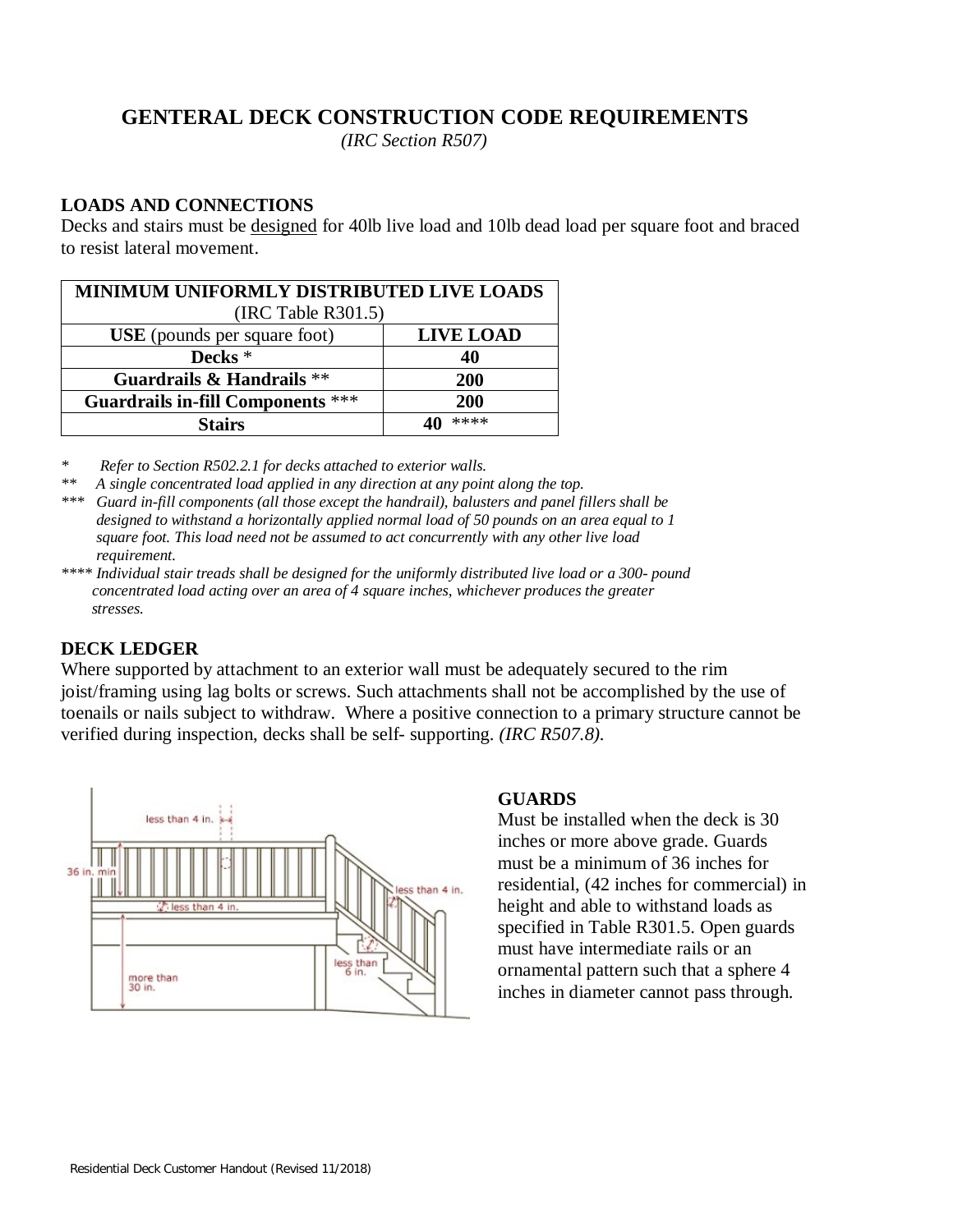# **LANDINGS**

There must be a floor or landing at the top and bottom of each stair. The width of each landing shall not be less than the stairway served. Every landing shall have a minimum dimension of 36" measured in the direction of travel *(IRC R311.7.6).*

#### **STAIRS** *(IRC R311.7)*

- *Dimensions:* Width 36" minimum above handrail height. Rise 4" minimum to 7-3/4" maximum and Run 10" minimum. Open risers are permitted provided that the opening between the treads does not permit the passage of a 4" diameter sphere.
- *Handrails:* Handrails are required on stairs if there are 4 or more stair risers. Handrails must be installed 34"-38" above the nosing of the treads, at least 1-1/2" away from a wall, but no greater than 4 ½ inches and the ends shall be returned or shall terminate in newel posts or safety terminals.



## **PROTECTION AGAINST DECAY**

In areas subject to decay damage, use approved species and pressure treated lumber, decayresistant heartwood or redwood, black locust, or cedars *(R319).* Posts, poles and columns supporting permanent structures that are embedded in concrete orin direct contact with the ground shall be approved pressure treated wood suitable for ground contact *(R317).*

## **FASTENERS**

Fasteners for pressure treated wood shall be of hot-dipped galvanized steel, stainless steel, silicon bronze or copper *(R317.3).*